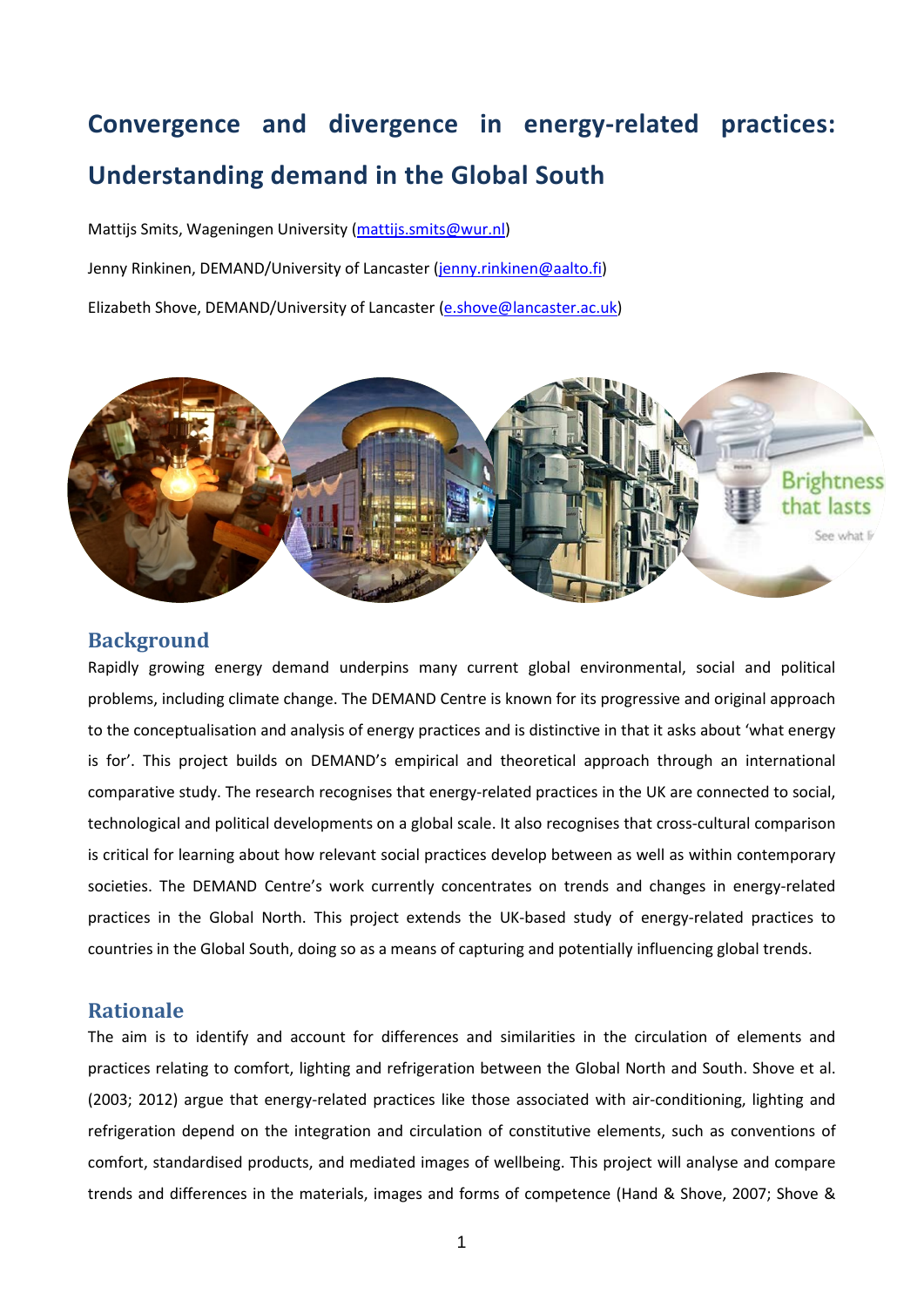[Pantzar, 2005\)](#page-4-3) that make up a selection of energy-related practices within and between the Global North and South. It will explore the proposition that these elements 'circulate' in systematically different ways and that the processes involved are relevant for the persistence and emergence of local differences in energy demand.

In the Global South, primary energy demand is rising rapidly, leading to increased greenhouse gas emissions, local social and environmental impact, and (geo-political) conflicts. As energy demand in the Global North is slowing or sometimes even falling, the result is a seemingly converging trend. Some metropolitan cities in the Global South, such as Bangkok, already have higher greenhouse gas emissions per capita than London [\(Kennedy et al., 2009\)](#page-4-4).<sup>[1](#page-1-0)</sup> The trends are clear, but we do not know how global convergence works, nor how this process is shaped by local, national and international differences. These issues require us to look beyond the figures and ask again, and in detail: what is energy used for?

Tackling these questions calls for a novel theoretical approach capable of conceptualising crucial processes of international circulation and convergence, and the necessarily localised reproduction of energy-related practices. A systematic integration of concepts from political ecology and practice theory promises to be of value in understanding the geographically uneven circulation of elements (and practices) which underpin differences in energy demand between and within the Global North and South. This work, along with a carefully crafted programme of comparative empirical research, will enhance academic understanding of international trends in energy demand and will help identify opportunities for national and international business and policy to reduce end use energy demand.

#### **Objectives**

The overall objectives of the project are to:

- Situate energy demand in international context to better understand global trends of energy practices
- **Contribute to theory development at the intersection of energy demand, practices and socio-economic** development
- Develop a methodology for the careful and critical cross-cultural comparison of energy practices
- Engage international policy makers and identify and communicate new opportunities for demand reduction

#### **Research design**

This research views trends in domestic energy demand as outcomes of the complex intersection of local traditions; the international circulation of materials (including appliances); forms of competence and meaning and emerging habits, for instance of comfort, lighting and refrigeration. Practice theory, as codeveloped at the DEMAND centre, has been especially powerful in analysing the 'horizontal diffusion' of energy-related practices across scales and national borders [\(Gibson, Farbotko, Gill, Head, & Waitt, 2013;](#page-4-5)

<span id="page-1-0"></span> $1$  Measured in emissions from end-use activities (tCO2e/cap)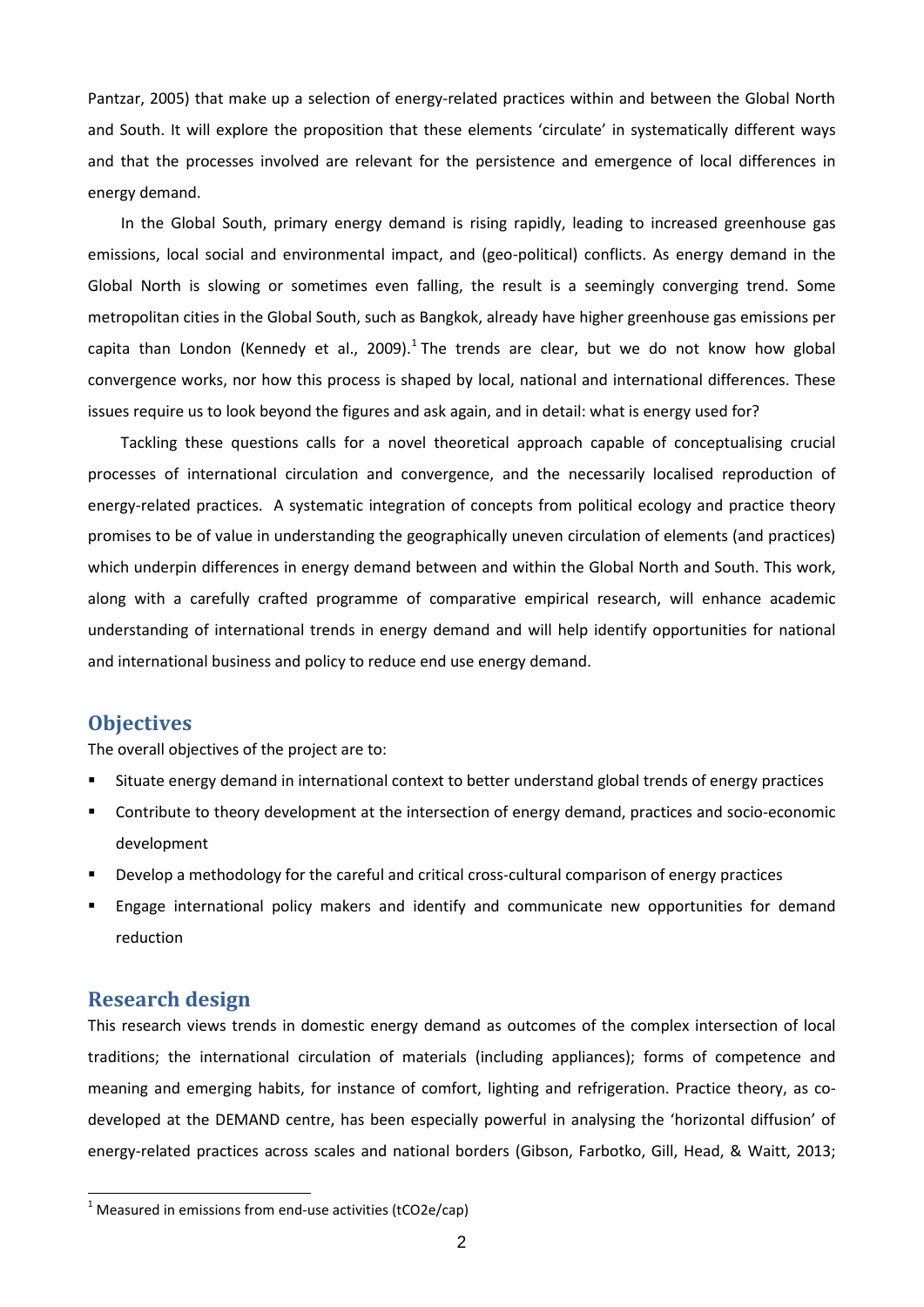[Shove, 2003;](#page-4-0) [Shove et al., 2012;](#page-4-1) [Spaargaren, 2011\)](#page-4-6). By contrast, political ecology focuses on humanenvironment interactions and power relations across scales using neo-Marxist approaches in combination with discourse analysis [\(Neumann, 2005;](#page-4-7) [Peet, Robbins, & Watts, 2011\)](#page-4-8). Through its roots in multi-scale thinking – e.g. the chains of causation [\(Blaikie & Brookfield, 1987\)](#page-4-9) and World Systems Theory [\(Mauro, 2009\)](#page-4-10) – political ecology helps understand the circulation of elements. Meanwhile, practice theories remind us that while government and multinational companies influence the circulation of discourses (and materials) demand is constructed through the day-to-day performance of energy related practices. To date, synergies between practice theory and political ecology are not especially well developed (exceptions are [Bulkeley,](#page-4-11)  [Castán Broto, & Maassen, 2013;](#page-4-11) [Lawhon & Murphy, 2011;](#page-4-12) [Monstadt, 2009\)](#page-4-13).

Building on insights from both traditions, we a comparative approach to the problem of analysing relevant processes of change, persistence and convergence both in energy demand and in the practices on which this depends.

In detail, the strategy is to compare domestic practices relating to comfort, lighting and refrigeration in different countries in a completely different region (Southeast Asia), specifically Thailand and Vietnam. These countries have been selected because they exhibit different levels and rates of change in energy demand, but are nonetheless starting to converge. As illustrated in Figure 1, of the three countries, household electricity demand is the highest but reducing in the UK; in Thailand it is growing steadily; while in Vietnam it is the lowest, but growing fast. A comparative approach allows us to examine between countries with similar and contrasting cultural, political, economic and climatic conditions. Within these countries, we focus on three areas of energy demand: comfort, lighting and refrigeration.

*Comfort:* Cooling is not as well established but expectations are changing fast and in many countries in Southeast Asia, air-conditioners already account for 50% or more of total household energy consumption [\(Economist, 2013\)](#page-4-14). A 2012 survey in Vietnam showed that only 8% owned an air-conditioner, but that 70%



**Figure 1. Development of residential electricity demand in the four target countries. Figures from [IEA \(2014\)](#page-4-15)**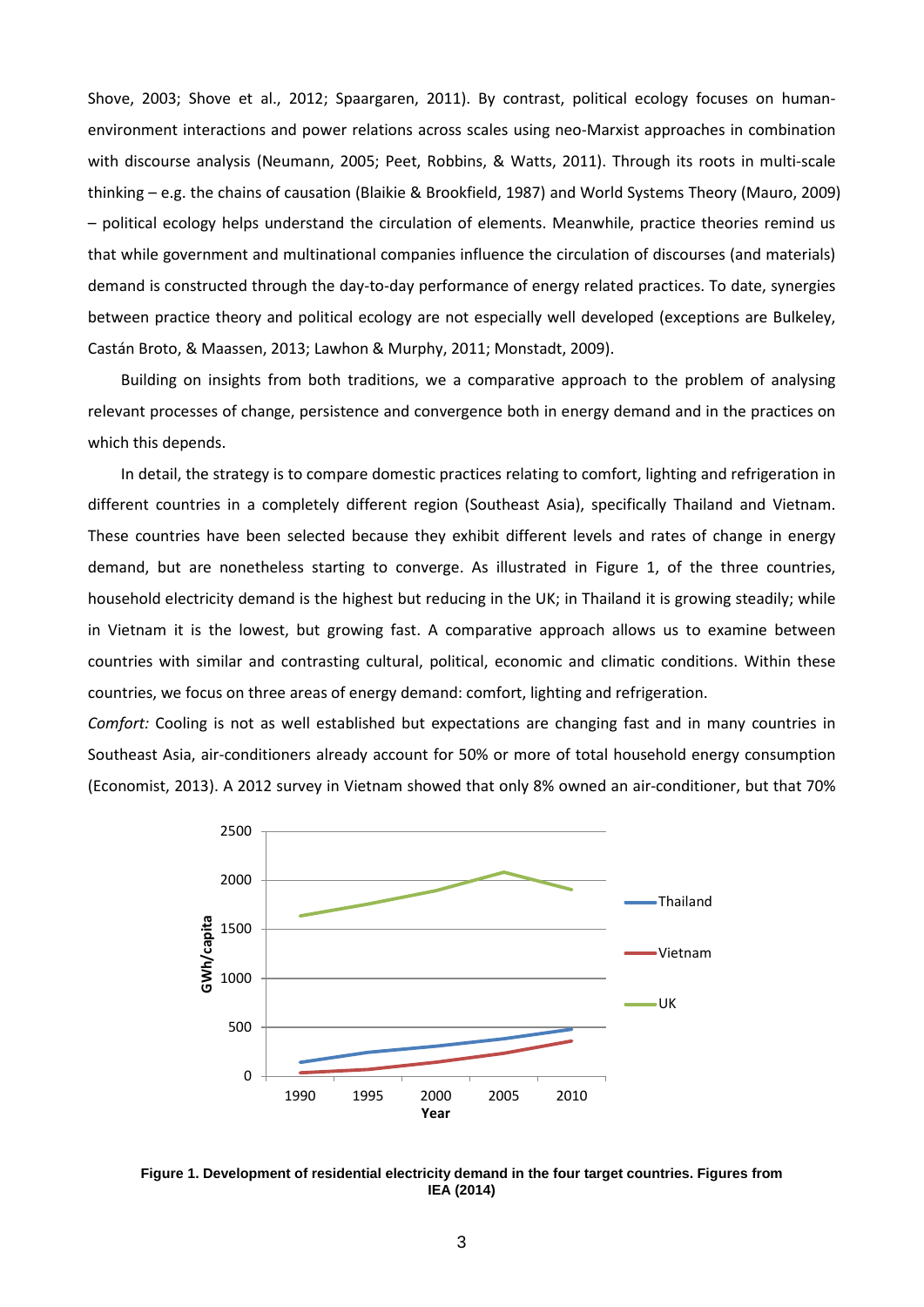of the highest income groups have mechanical cooling [\(DCCEE, 2012\)](#page-4-16). Meanwhile 80% of the middle class urban households in Bangkok own an air-conditioner [\(METI, 2010\)](#page-4-17). By focusing on these trends in parallel, we analyse pathways towards standard, energy demanding conventions from situations with very different climatic conditions, histories and cultures. What drives international standardisation, where is it resisted and what part do policy and business play?

*Lighting:* Lighting represents 15-20% in Thailand [\(EGAT, 2011\)](#page-4-18) and 19% in Vietnam [\(DCCEE, 2012\)](#page-4-16). Despite this share, surprisingly little is known about what lighting is used for in these countries, how multinational lighting companies are involved, and thus what future trends in demand to expect, and how to influence these. These are central topics of enquiry.

*Refrigeration:* The third example has to do with refrigeration. As with lighting, refrigeration is firmly embedded in household practices. It has virtually reached saturation in Thailand (98% in the [METI \(2010\)](#page-4-17) urban household survey) and has 60% penetration in Vietnam [\(DCCEE, 2012\)](#page-4-16). Unlike lighting, fridge technology has not changed drastically over the last few decades. What has changed, however, are the ways in which people are using fridges and freezers. The refrigerator has changed – and continues to change – methods of food preservation and ideas about how this should be done, along with issues of

convenience, time management [\(Shove &](#page-4-19)  [Southerton, 2000\)](#page-4-19), and gender roles [\(Watkins,](#page-4-20)  [2006\)](#page-4-20). Widespread reliance on refrigeration has resulted in a near doubling of the electricity consumption of this appliance in the UK from 1970 to 2012 [\(DECC, 2013\)](#page-4-21). [Wilhite \(2008\)](#page-4-22) shows that similar changes are occurring in South India, leading to an increasing number and size of fridges in the Global South. Again we focus on how refrigeration (and energy demand) becomes 'normal' and how it is in daily practice (and in international systems of food provisioning).



Comparative analysis of detailed empirical material (including national and international statistics, combined with interviews with households, manufacturers and promoters, standards bodies, etc.) on each of these topics allows us to examine different configurations of technological development, social practices, geographical conditions and socio-economic context. In combination, these cases allow us to address broader issues about how standardisation (of equipment, of ideals) intersects with traditional ways of cooling/lighting, how this relates to amounts of disposable income and with what impact on energy demand.